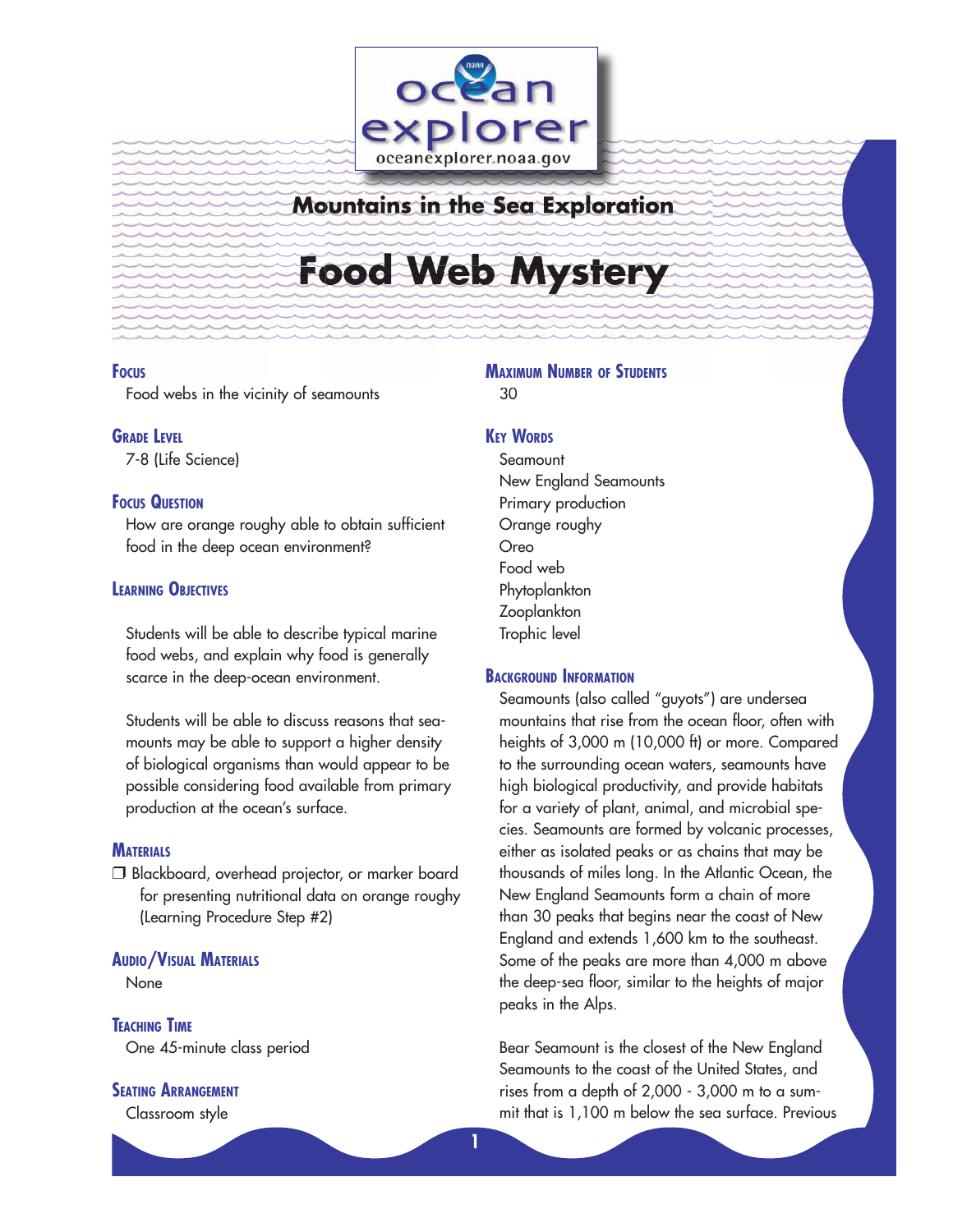investigations have found numerous invertebrates, including cephalopods, crustaceans, and more than a hundred other species in 10 different phyla. These investigations also found more than 100 species of fishes, some of which are commercially important. Several species discovered at Bear Seamount were previously unknown to science.

One of the challenges for animals living in the deep sea is a general scarcity of food. Most primary production in the ocean takes place in the upper 100 meters of the water column. Consequently, primary consumers (zooplankton) and higher predators are much more abundant in this near surface region than in deeper waters. Most deep-water fishes are not considered commercially important because their flesh lacks protein and has a watery consistency that makes them unattractive as food for humans. In the 1980's, however, fishermen discovered large populations of a very different type of deep water fish living between depths of 700 - 1,200 m. These fishes had firm, tasty flesh and high content of protein and lipids. Moreover, these fishes occurred in large aggregations around seamounts and plateaus near Australia and New Zealand. The biomass of fishes in these aggregations was typically more than ten times the biomass of other deep-water fishes in surrounding areas, making the aggregated fish much easier to harvest than fishes spread out over large areas of the deep sea. One of these fishes, the orange roughy (Hoplostethus atlanticus), is now common in North American markets.

How are large populations of muscular, active fish like the orange roughy able to obtain enough food from the deep-sea environment to meet their energy requirements? In this activity, students will compare the food needs of orange roughy with a more "typical" deep-water fish, and will estimate the amount of food actually available to these fishes in the deep-sea environment, and hypothesize what strategies may be used by orange roughy to meet their nutritional needs.

#### **LEARNING PROCEDURE**

1. Explain that seamounts are the remains of underwater volcanoes, and that they are islands of productivity compared to the surrounding environment. Although seamounts have not been extensively explored, expeditions to seamounts often report many species that are new to science and many that appear to be endemic to a particular group of seamounts. Review the concept of food webs, and discuss the paths of energy from sunlight at the sea surface to organisms in the deep ocean. Students should state that a portion of the solar energy at the sea surface is captured by phytoplankton through photosynthesis (primary production), and that this energy is then transferred to other organisms along many pathways.

Explain that most photosynthesis in the ocean takes place in the upper 100 meters of the water column. A portion of this primary production is consumed by zooplankton. Some zooplankton are consumed by planktivorous species, and a portion of the planktivorous organisms are in turn consumed by carnivores. Each stage in this "chain" is called a trophic level; primary producers are the first trophic level, zooplankton that consume phytoplankton are the second trophic level, planktivorous organisms are the third trophic level, and carnivorous species that consume the planktivores are the fourth and higher trophic levels. In general, the amount of energy available at a given trophic level is about one-tenth of the energy supplied by the previous trophic level. Be sure students realize that many species (including our own) feed at more than one trophic level.

- 2. Give students the following information:
- (a) Primary production at the sea surface above seamounts where orange roughy are found is approximately 200 grams of carbon per square meter per year.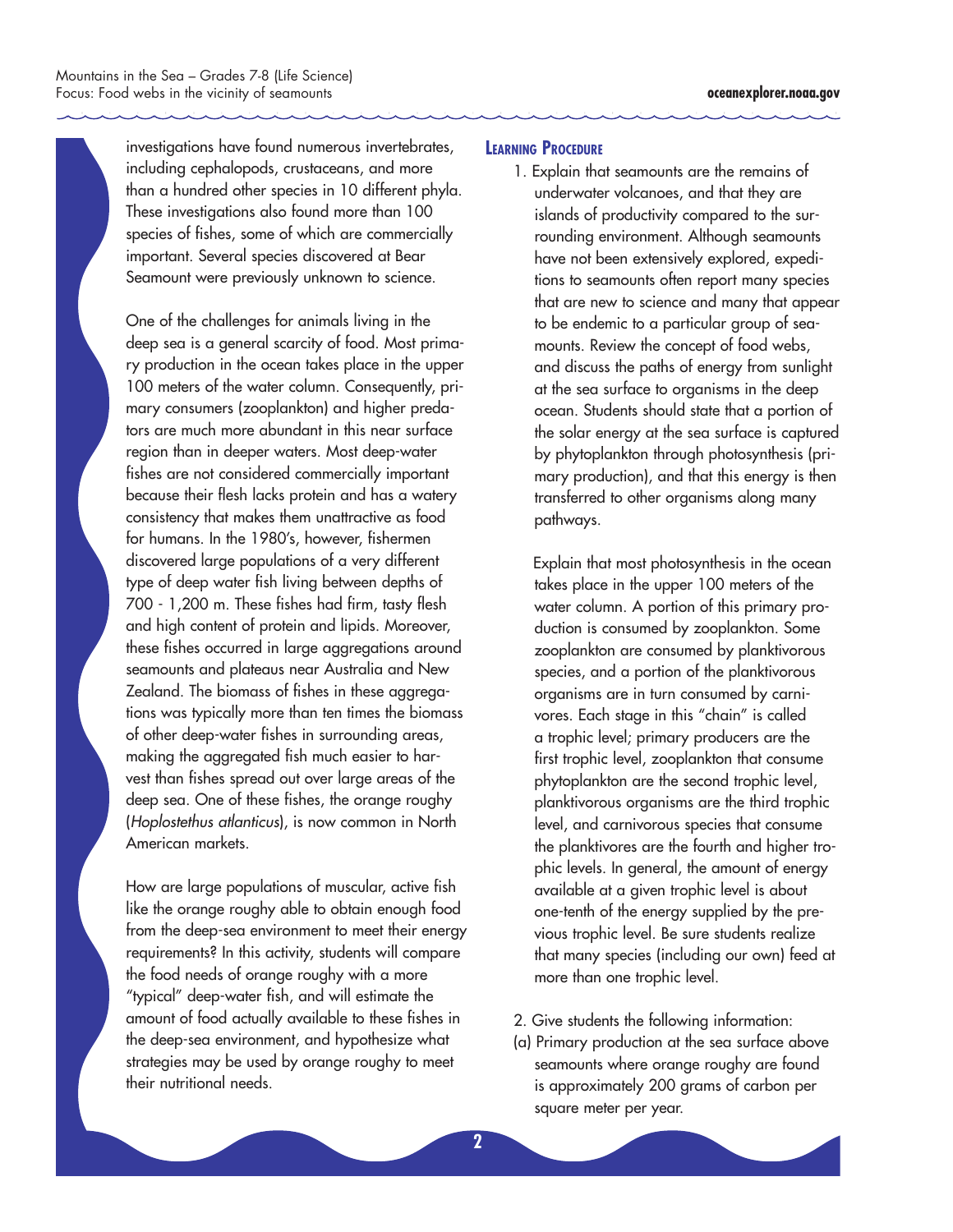- (b) Orange roughy are typically found in densities that are equivalent to 5 grams of carbon per square meter per year.
- (c) Orange roughy consume approximately 1% of their body weight daily.
- (d) Orange roughy feed primarily on small fishes and squid, which prey on small crustaceans, primarily zooplankton.

Have the students estimate (a) the amount of food (in grams of carbon per square meter per year) available to orange roughy populations, and (b) the amount of food required by these populations (also in grams of carbon per square meter per year).

The calculations are:

- (a) Orange roughy are feeding at the fourth trophic level. So, the amount of food available is the amount provided by primary production, multiplied by one-tenth available from the second trophic level, multiplied by one-tenth available from the third trophic level:
- (200 grams per square meter per year) (0.1) •  $(0.1) = 2.0$  gr/m2/yr
- (b) Orange roughy consume 1% of their body weight daily, so in one year they consume 1% •  $365 = 365\%$  of their body weight.
- If the density of orange roughy is 5 grams of carbon per square meter, then they require
- (5 grams carbon per square meter)  $\cdot 365\% = (5)$  $\bullet$  (3.65) = 18.25 grams of carbon per square meter per year.
- So, the orange roughy populations around seamounts require nearly ten times more food than is available from primary production!
- 3. Lead a discussion of how orange roughy are able to survive, assuming that these calculations are valid. Ask students to speculate on how seamounts may alter physical conditions of the surrounding water, thinking of the kinds

of effects mountains have on nearby air masses. One such effect is that seamounts greatly alter current patterns, causing upwellings and circulation cells. At some point in the discussion, students should realize that the calculations in Step #2 only consider the water column directly above the seamount as a source of food. In fact, of course, ocean currents could bring potential food from a much larger area and the physical effect of seamounts on these currents could cause the food to become concentrated and thus more available to organisms such as orange roughy.

Some students may be aware that there are other sources of primary production in the deep ocean that are fundamentally different from those discussed in this lesson. Cold seeps and hydrothermal vents, for example, support chemosynthetic bacteria that are the base of extensive food webs in deep waters where these features occur; but this has not been found to be a source of food on the New England Seamounts.

#### **THE BRIDGE CONNECTION**

www.vims.edu/bridge/ - In the Navigation toolbar, click on "Ocean Science Topics." In the "Ocean Science Topics" menu, click on "Biology," then on "Bony Fishes" or "Plankton."

#### **THE "ME" CONNECTION**

Have students describe their position in a food web, and estimate the amount of primary production required to support their feeding habits for one year.

#### **CONNECTIONS TO OTHER SUBJECTS**

Language Arts, Mathematics, Earth Science

#### **EVALUATION**

Have students complete the calculations in Step #3 independently, and/or prepare a written discussion of possible explanations for the apparent discrepancy prior to group discussion of these results.